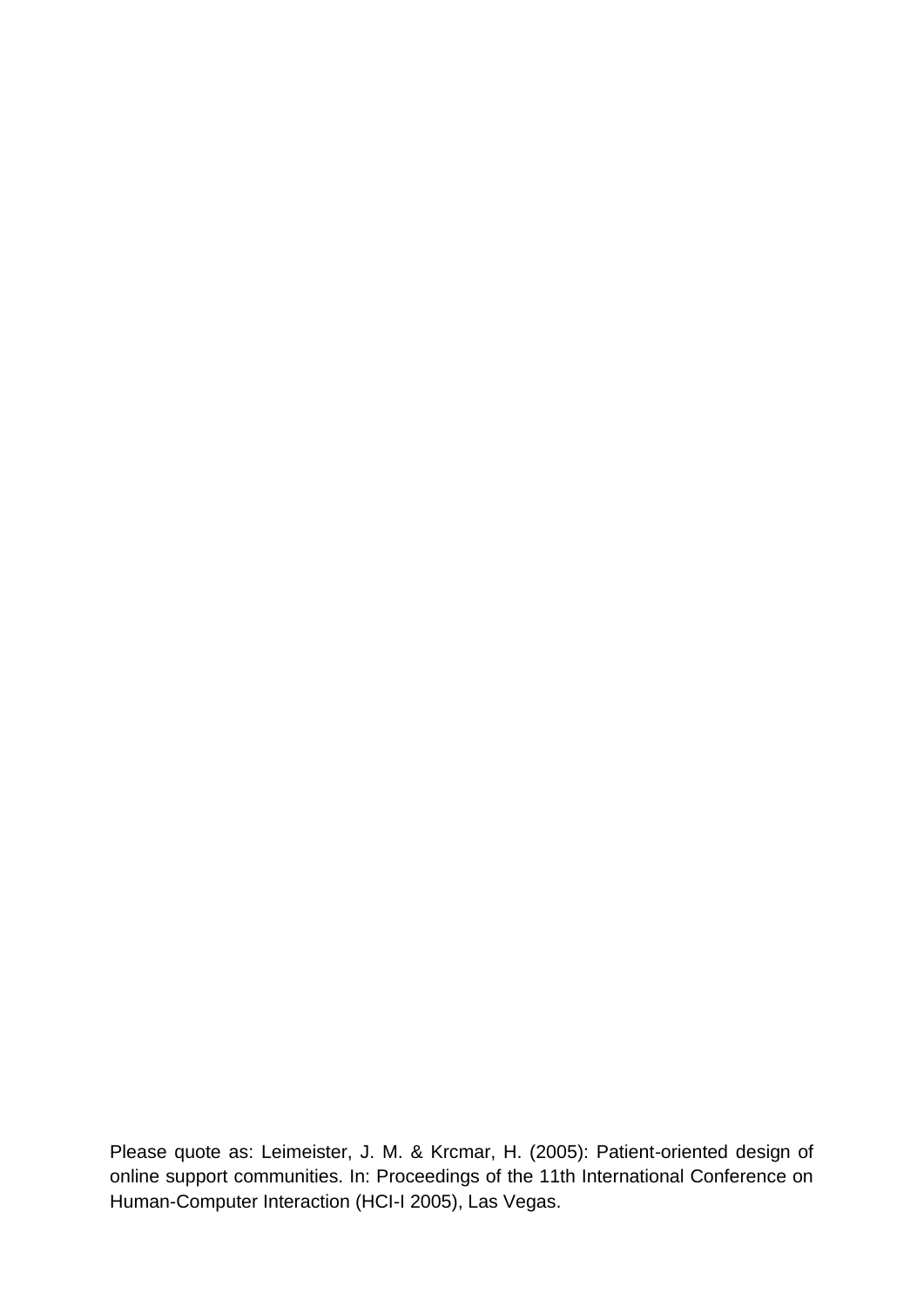# **Patient-oriented Design of Online Support Communities**

*Jan Marco Leimeister, Helmut Krcmar*

*Information Systems (I17), Technische Universität München Boltzmannstr.3, 85748 Garching, Germany {leimeister; krcmar}@in.tum.de*

#### **Abstract**

This paper focuses on the process of designing and implementing an online support community for patients. After an introduction we describe a process for translating the socio-technical needs of cancer patients into system requirements as well as the development steps towards a functioning community platform for cancer patients. We combine a generic iterative process model for systems development with a prototyping approach towards an engineering process model for community platforms for cancer patients. We focus on specialties and challenges during the system development concerning user interface development and system requirements' analysis. The objective is to derive a model for developing community platforms that has a proven track of being applicable during system development

# **1 Introduction<sup>1</sup>**

Community platforms on the Internet have great potentials to serve ubiquitous information and interaction needs. Such an omnipresent demand exists for instance in healthcare, when patients develop a desire for information and communication possibilities exceeding the offers of the treating physician.

Patients' needs and demands for information often increase after a diagnosis of a disease or during medical treatment (Sheppherd, et al., 1999). Patients may seek information to help them making sense of a cancer diagnosis or in making decisions about treatment. Besides demands for factual information, there can be a desire to seek emotional support and to communicate with other patients. These behaviours play an important role in dealing emotionally with a disease, an assumption backed by research on self help groups (for an overview see e.g. (Hasebrook, 1993). The complexity of treatment modalities coupled with hardly manageable professional and lay literature in this area makes coping with the informational, emotional and medical aspects of life-threatening diseases extremely difficult, even through participation in (virtual) communities.

Designing and building virtual communities has been in the focus of science and practice for a couple of years (for an overview see e.g. (Schoberth and Schrott, 2001). However there are hardly any empirically tested process models for the development of community platforms in general and even less in the healthcare sector. In the following we will indicate our first steps towards creating a process model for developing community platforms in healthcare.

## **2 Requirements and the Development Process**

## **2.1 The Problems of Requirements Collection**

Although software development is usually done within an organizational framework, many of the developed information systems do not match the needs of the target users. Many orphaned community platforms on the internet underline this. Traditionally system development takes place in a linear manner, starting with the conception phase and ending with the phase of the death or substitution of the system. Many alternative models have been developed since the linear model holds many dysfunctional aspects (see (Boehm, 1988)). The internet as a possible environment for an information system, especially with its heterogeneous user groups, demands more flexibility and has a high degree of uncertainty concerning how hardware and software will be used.

<sup>&</sup>lt;sup>1</sup> This paper resulted from the research project COSMOS (Community Online Services and Mobile Solutions). COSMOS is a joint project of the Technische Universität München and O2 (Germany) GMBH & Co. OHG. The project is supported by the German Ministry of Education and Research FKZ 01 HW 0107–0110. Further information can be found under http://www.cosmos-community.org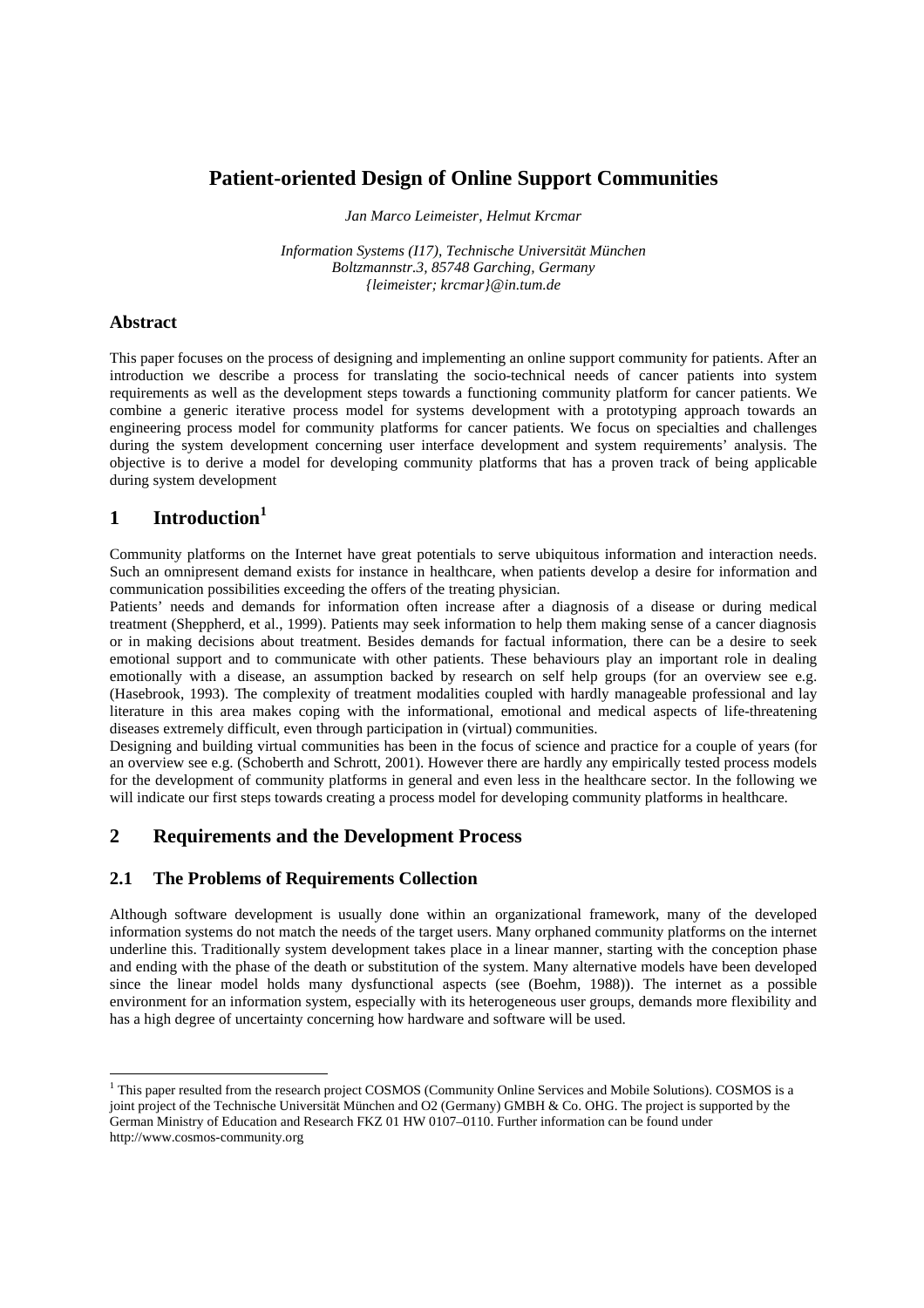The collection of requirements often takes place very early in the development process and is transferred into a requirements specification. Little attention is paid to the alteration or adaptation of already acquired requirements during the following phases. There is little time and space to pick up on new requirements in most processes. Mistakes within the requirements specification and the management of customer requirements reduce system quality and generate high costs for ongoing system corrections.

Therefore the collection of requirements should be emphasized and the target user should be involved in early stages of the software development cycle. The requirements engineering approach tries to fulfil this request. Requirements engineering is defined by the IEEE Std. 610.12 as "(1) the process of studying user needs to arrive at a definition of [...] requirements; and (2) the process of studying and refining [...] requirements" (1990, cited in (Hoffmann, 2000). It also emphasizes the fact that requirements can change during the development process. In order to develop a platform that meets users' needs, requirements engineering addresses many essential success factors for system development and is therefore a suitable framework for the development of a community platform in general. There are many activities and methods reported in the literature that guide and support the discovery of requirements (for an overview see (Hoffmann, 2000)), but are they applicable for our purpose and can they be combined with a process model for system development?

Although considering many published approaches<sup>2</sup>, we did not find an appropriate model that combined both an applicable process for the development of a platform on the internet and the inclusion of requirements engineering activities that involve intense participation of targeted users, and certainly none with a proven track record.

## **2.2 Requirements for the Development of a Community for Cancer Patients**

In the following we will focus on the development of an online support community for cancer patients. In order to identfy information and interaction needs of cancer patients we conducted field studies (see e.g. (Leimeister, et al., 2002)) and their results lead to the general requirements for a process model listed in Table 1 .

| Results/       | General requirements for a community platform for cancer                 | <b>Implications</b> for a    |
|----------------|--------------------------------------------------------------------------|------------------------------|
| <b>Section</b> | patients                                                                 | process model                |
| Develop-       | The envisioned community platform is an <i>innovation</i> . No           | Iterative process necessary; |
| ment of        | comparable system exists on the German speaking internet (none           | high degree of user          |
| platform       | offers interaction possibilities). Therefore all the <i>requirements</i> | involvement necessary; use   |
|                | cannot be collected in advance or copied from existing platforms;        | of prototypes for            |
|                | moreover they appear and change during the development                   | demonstration purposes and   |
|                | process. Activities should be ongoing throughout the develop-            | testing on the internet is   |
|                | ment to collect and evaluate requirements. The future environ-           | necessary.                   |
|                | ment of the system, the Internet itself, opposes a flexible design of    |                              |
|                | the front end. Aspects such as size of screen, supported types of        |                              |
|                | browsers and transfer rates must be taken into consideration             |                              |
|                | within the development process. The targeted users, patients are         |                              |
|                | often not familiar with the use of the internet or information sys-      |                              |
|                | tems in general and therefore are not able to transfer their needs       |                              |
|                | into a concrete design of web site services. The development             |                              |
|                | must involve representatives for the target users (for similar           |                              |
|                | findings see e.g. (Forsythe, 1992)). Groups of experts for example       |                              |
|                | can function as representatives at the very beginning of the             |                              |
|                | development cycle until there is something tangible, like a              |                              |
|                | demonstration prototype which can be presented to the patients           |                              |
|                | for evaluation.                                                          |                              |

<sup>&</sup>lt;sup>2</sup> Process models for the development of community platforms in general can either be derived from existing information system development approaches (for an overview see Boehm, B.W. "A spiral model of software development and enhancement," *Computer* (21:5), 1988, pp. 61-72.) or from community informatics works with a rather social science perspective on community (platform) building such as Preece (2000) or Kim (1999). But none of the existing approaches seems to be appropriate since they are either not detailed or feasible enough or too extensive for being manageable for smaller projects. The development of information and interaction platforms for patients in general or cancer patients in particular has special requirements that are hard to integrate in existing process models for system development.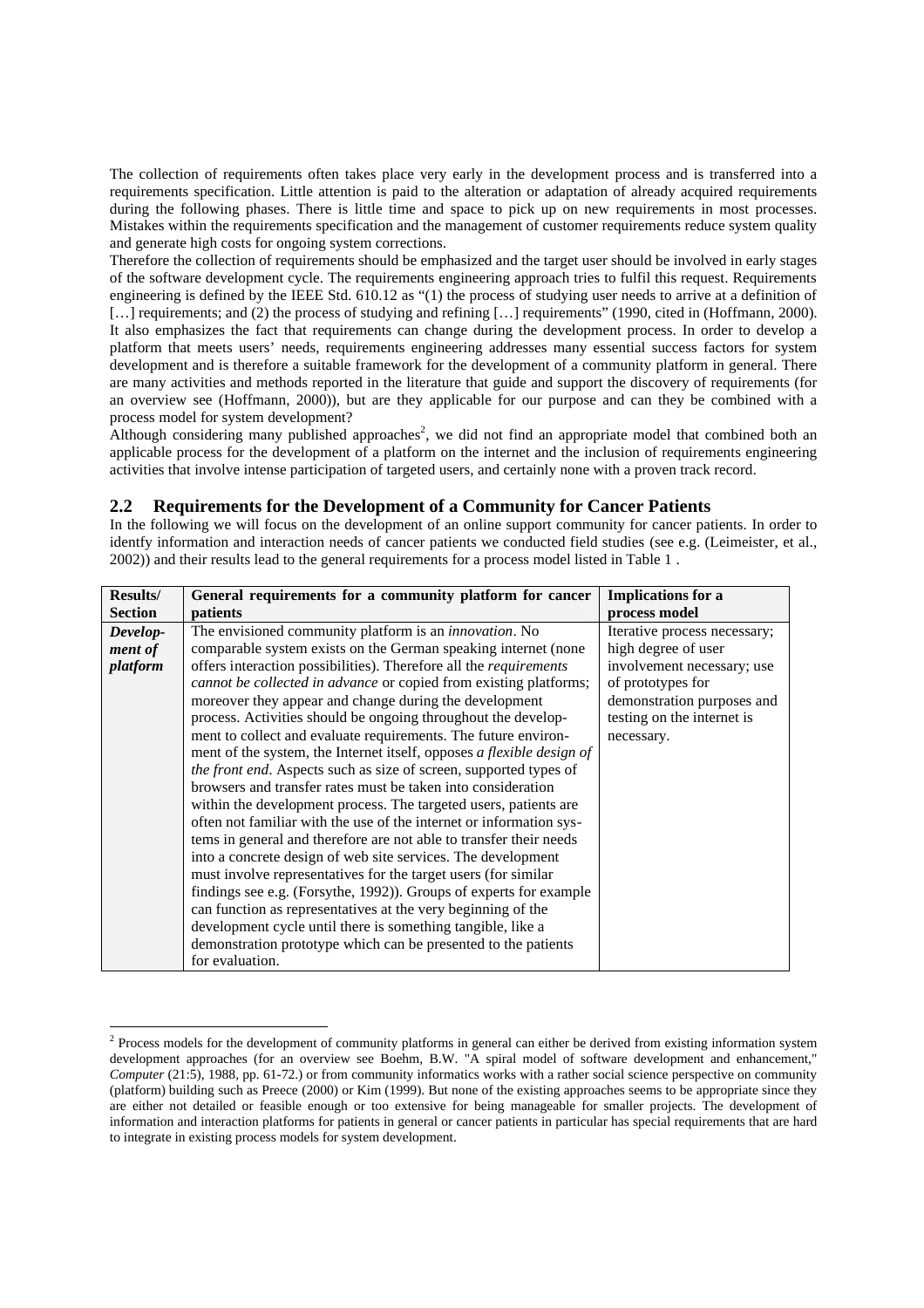| <b>Results/</b> | General requirements for a community platform for cancer                 | <b>Implications</b> for a    |
|-----------------|--------------------------------------------------------------------------|------------------------------|
| <b>Section</b>  | patients                                                                 | process model                |
| <b>Target</b>   | The navigation of the platform should be <i>intuitive</i> as most cancer | Use of mock-ups and          |
| group           | patients are older and unfamiliar with the use of the internet (for      | prototypes for demon-        |
|                 | similar findings see e.g. (Binsted, et al., 1995)). The use of           | stration purposes is         |
|                 | colours, a constant navigation bar, larger font size and the             | necessary; process has to    |
|                 | avoidance of fancy features (flash-animations, mouse-over, etc) is       | include access-right         |
|                 | advisable. Trust is a crucial element for target group, therefore        | structures development;      |
|                 | access-right structures that support the development of trust and        | process must adapt to        |
|                 | that support real-life situations and interactions are necessary         | changes of requirements      |
|                 | (Leimeister, et al., 2005)                                               | during development.          |
| <b>Content</b>  | The platform should have an <i>information section</i> as well as        | Development process          |
| for             | interaction possibilities. The offered information must be               | should be applicable for     |
| platform        | trustworthy and comprehensible for patients.                             | different types of services  |
|                 |                                                                          | (information and interaction |
|                 |                                                                          | services).                   |

**Table 1: Deducted requirements from field studies (Arnold, et al., 2003)**

Starting with these first requirements, a process model for engineering patient support communities has to allow the integration of parallel activities of requirements engineering in order to provide the flexibility needed for the development of a platform for cancer patients on the Internet. Therefore an applicable process model should: be an iterative process, be able to adapt to changes of requirements during the development process, include several builds of prototypes, be easy to apply especially for small and medium size projects, be applicable for different types of services (information as well as interaction), and involve users and/or experts from the beginning. The following suggests a process model that meets these preconditions.

# **2.3 A Community Platform Engineering Process (COPEP)**

The objective of this section is to describe a process model for developing an information system, a community platform for cancer patients. Since system requirements are neither completely nor exactly defined, a linear model does not fit the uncertainty that arises from the field. An iterative model seems to be more appropriate. Starting out with general requirements, the system can be built step by step. The outcome of each stage of the iterative development should be evaluated. Within each iteration, however, the type of development should be shaped by the demands of the situation. Figure 1 shows the process model COPEP (Community Platform Engineering Process) that was used during the development of the Internet platform www.krebsgemeinschaft.de for the target group of breast cancer patients.

The heart of this model is an iterative process, adapted from the generic spiral process model (Boehm, 1988; Wigand, et al., 1998). It is combined with a prototyping approach. Each iteration consists of four phases: planning, analysis, engineering and evaluation. Different from the original spiral model, a much stronger focus has to be put on the building of prototypes and the involvement of users in evaluation. The goal of the engineering phase of each iteration is the building of a prototype in order to get a tangible version of parts or the whole product very early in the development process. After the evaluation phase, the second iteration starts over with planning again, but applying experiences from the previous iteration.

As Figure 1 shows, each prototype undergoes an evaluation at the end of its development cycle. That allows a high degree of involvement of target users, with experts as their representatives. The method used for evaluation was a mixture of interviews and group discussions. We presented the results of each cycle to a group of experts (iteration 1 to 3) and to a group of patients (iteration 4 and during the run of the prototype). Their feedback was integrated into the planning of the next iteration. The prototype was introduced to a broader public on August 18th 2002.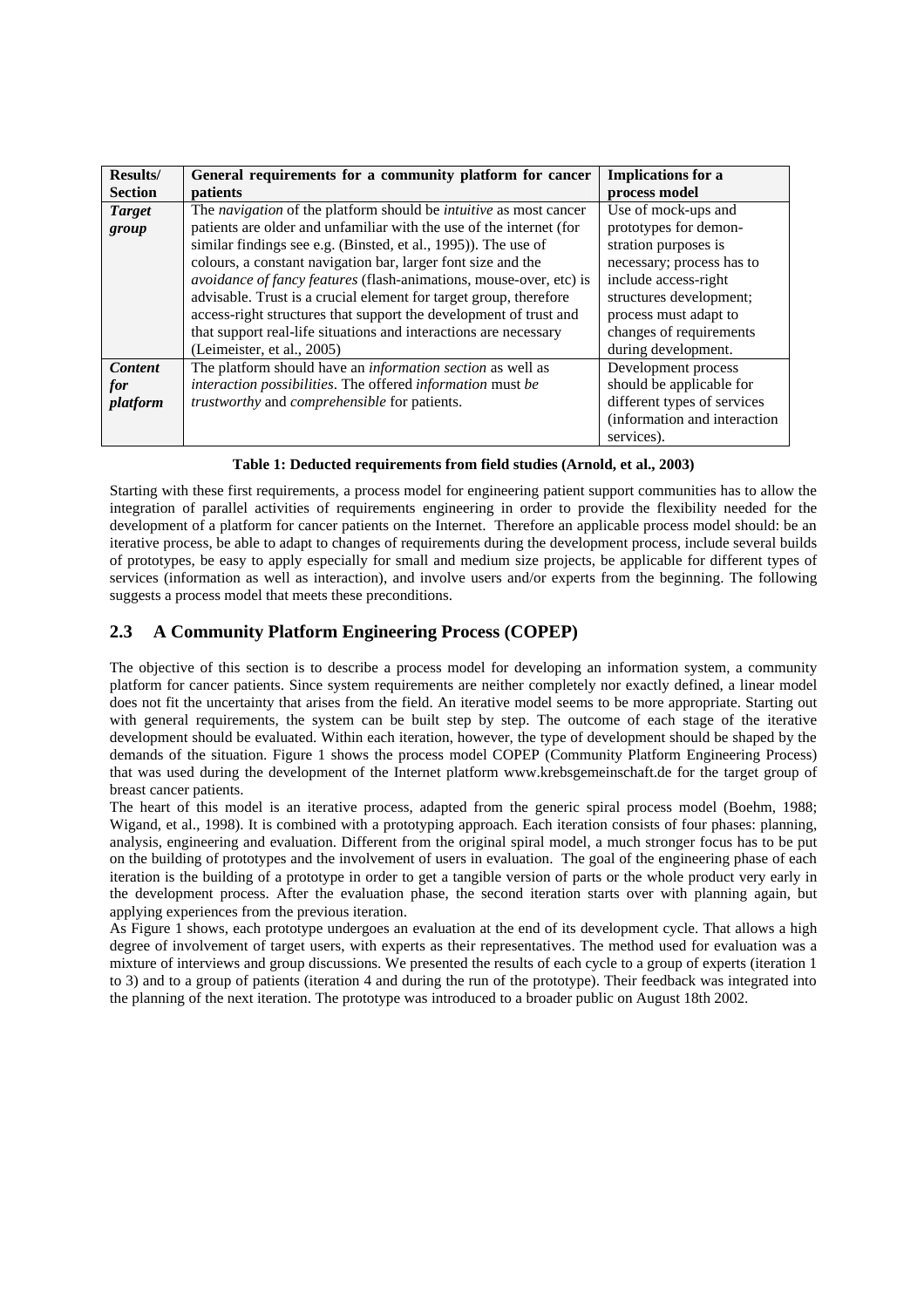

#### **Figure 1: Community Platform Engineering Process with 4 Iterations combining a spiral model with prototyping elements (shaded)**

Through an early involvement of various stakeholders in the development cycle and the visualization of parts of the end product through prototyping, COPEP counters the danger of dragging inappropriate requirements, fixed in the beginning, into the end product. General requirements get more detailed as the development process goes on, and mistakes made in the beginning can be redefined.

# **3 Design of an Online Platform for Cancer Patients**

## **3.1 Socio-technical System Design**

A socio-technical design for virtual healthcare communities has to consider (among others) the following issues for being successful (see also (Leimeister, et al., 2002)):

- Creation of a virtual information and interaction space with appropriate communication channels according to cancer patients needs.
- Trustworthy operators (no financial interest in the subject, explicit competence in medical issues, etc.) of the community platform and transparency about the source of funds in order to support the development of trust.
- Competent content managers for the quality assurance of centrally provided content.
- Access-right structures that support the development of trust and that also support real-life situations and interactions.
- The provision of tools for working with shared material for supporting group activities that have been successfully used in computer-supported meetings for a longer time (Nunamaker, et al., 1997).
- The facility for an active community-management to remotely monitor and control the participants' information and interaction spaces and the tools within the system (an equivalent for the role of a self help group leader in order to avoid problems known from real-life groups like charlatanism, etc.).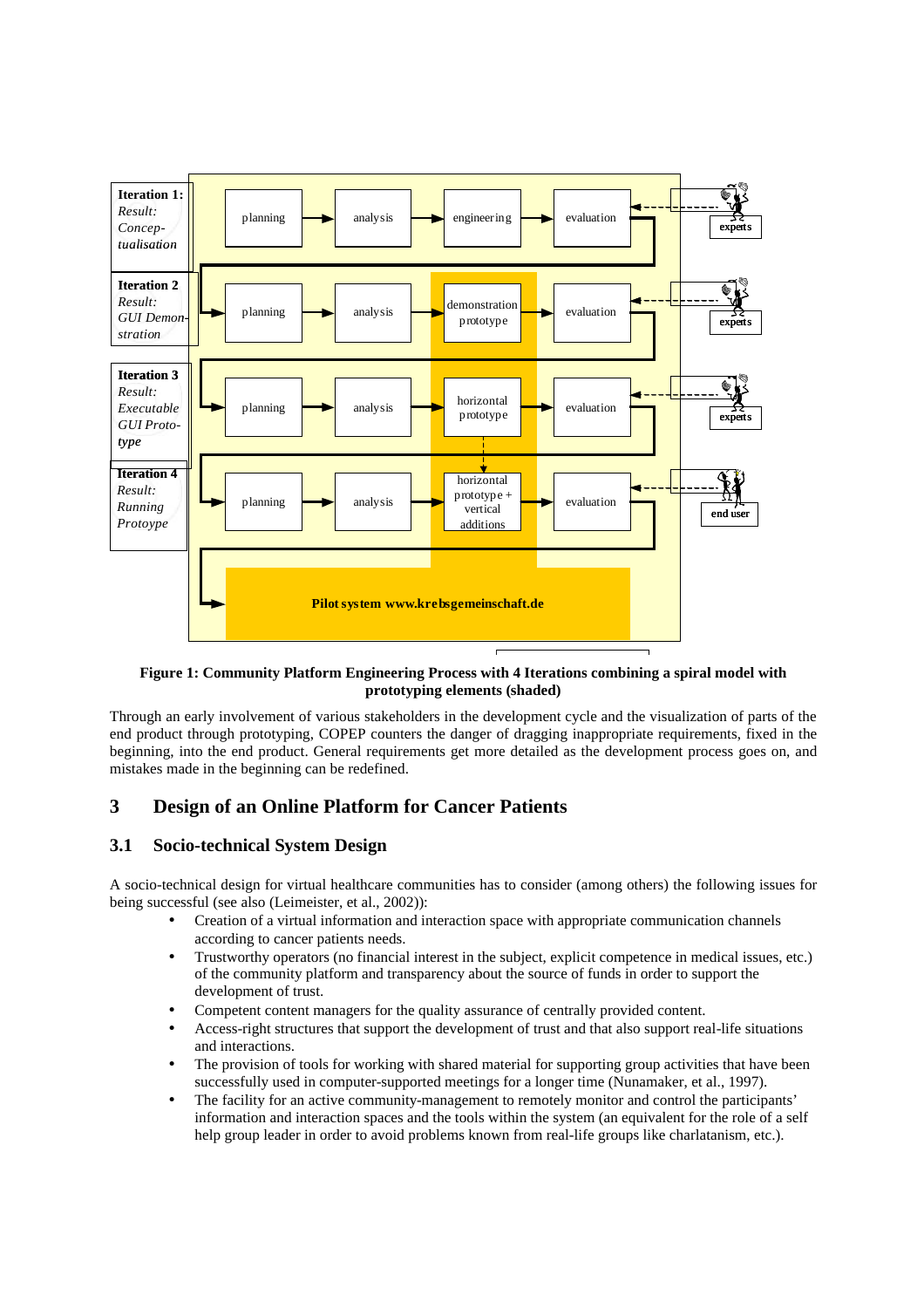Cancer patients are migrating between different contexts, such as different hospitals and medical centres, work and home. Hospitals or medical professionals remain their most important source of information (Kaminski, et al., 2001), but information and interaction desires are ubiquitous and don't stick to office hours of physicians. Besides that there are other needs than just medical knowledge retrieval. The desire for social peer-to-peer interaction, emotional support is independent of time, cost or stage of disease and mobility and also of structures required by self-help groups (Hasebrook, 1993). Opening oneself to others, dealing with very intimate and private issues requires an intimate environment. Trust could be, as always, identified as a very critical issue.

We suggest (in accordance with (Gryczan and Züllighoven, 1992)) to provide useful digital tools and digital materials for cancer patients. Tools allow modification and processing of material. In tradition of Computer Supported Collaborative Work (CSCW), tools can enable users to communicate, to coordinate common tasks or to cooperate at shared material (Krcmar and Klein, 2001). Trust-related issues can be approached through a high priority of data-security and a highly specialised and scalable authorisation concept.

Therefore we propose an approach using the room-metaphor for software design (for details see also (Schwabe and Krcmar, 2000)). Its advantages -from the point of view of software engineering- lie in several aspects: It allows an intuitive handling of documents, easy-to-adopt access right structures and supports existing ways of cooperation and coordination in social structures (Schwabe and Krcmar, 2000).

Following types of information- and interaction spaces seem to be useful for cancer patients: A "*private room*", where the user can store private information, documents, links, and have direct communication with others only after having them invited to join; a "*public room*", where all members and visitors of the virtual community can see all information and documents and search for information; a "*group room*", which is restricted to members of a group (e. g. like the self help groups) and provides to all group members access to all documents in this group room and all group related issues.

This is especially backed through the results of our ethnographic studies of self help groups, where almost all active members stated strong interest in maintaining their used social group structures combined with the wish for unrestricted access to information and spontaneous interaction with others.

## **3.2 Applying COPEP: Iterative Development of www.krebsgemeinschaft.de as an Example for Online Support Communities**

In the following we are giving an extract of the development steps during each iteration with a focus on the findings from the concluding group discussions either with patients or with experts (for further details see (Arnold, et al., 2003)).

**User Involvement** - COPEP counters the danger of fixating incorrect requirements during the initial phases of development by involving end users early on in the development cycle. Visualization of parts of the end product through mock-ups, scenario discussion and prototyping induce a high level of transparency. General requirements get more detailed as the development process progresses and mistakes can be redefined. The targeted users, in our case breast cancer patients, are often unfamiliar with the use of the internet or information systems in general. The proposed community platform was somewhat difficult for them to envision. It was also difficult for them to transfer their needs into a concrete design of a web site from scratch. Further, their fragile medical state prohibited prolonged and unrestricted access to them as collaborative partners. In order to meet the substantial claim of user involvement from the very beginning, representatives for the target users were substituted as consultants for the project (for similar findings see e.g. (Forsythe, 1992)). The role of target group representatives is to take up various positions upon the system until there are mock-ups or prototypes functioning as visualization that can be presented to the intended end users. We used a group of various stakeholders as representatives in order to work with as many perspectives on the system as possible. Once the content for the platform is roughly outlined and the case scenarios are conceptualised (in our case at the end of the third iteration) the target users can more easily get involved. At this point in development, the target users are confronted with the intermediate result as a basis for further design, adaptation and detailing.

**Results of the first Iteration -** Going from the general requirements we designed a draft what kind of services the platform should contain. For the categorization we used the suggested composition by Brunold et al. (2000). They work with four main sections: information, communication, participation and orientation category. As seen above, the orientation category is very important since the target group is not so familiar with the use of the internet. The concept (see Figure 2) was approved in the discussion by the experts. Possible services that match the needs of the patients were collected in a brainstorming. Moreover the evaluation lead to the requirement that the platform has to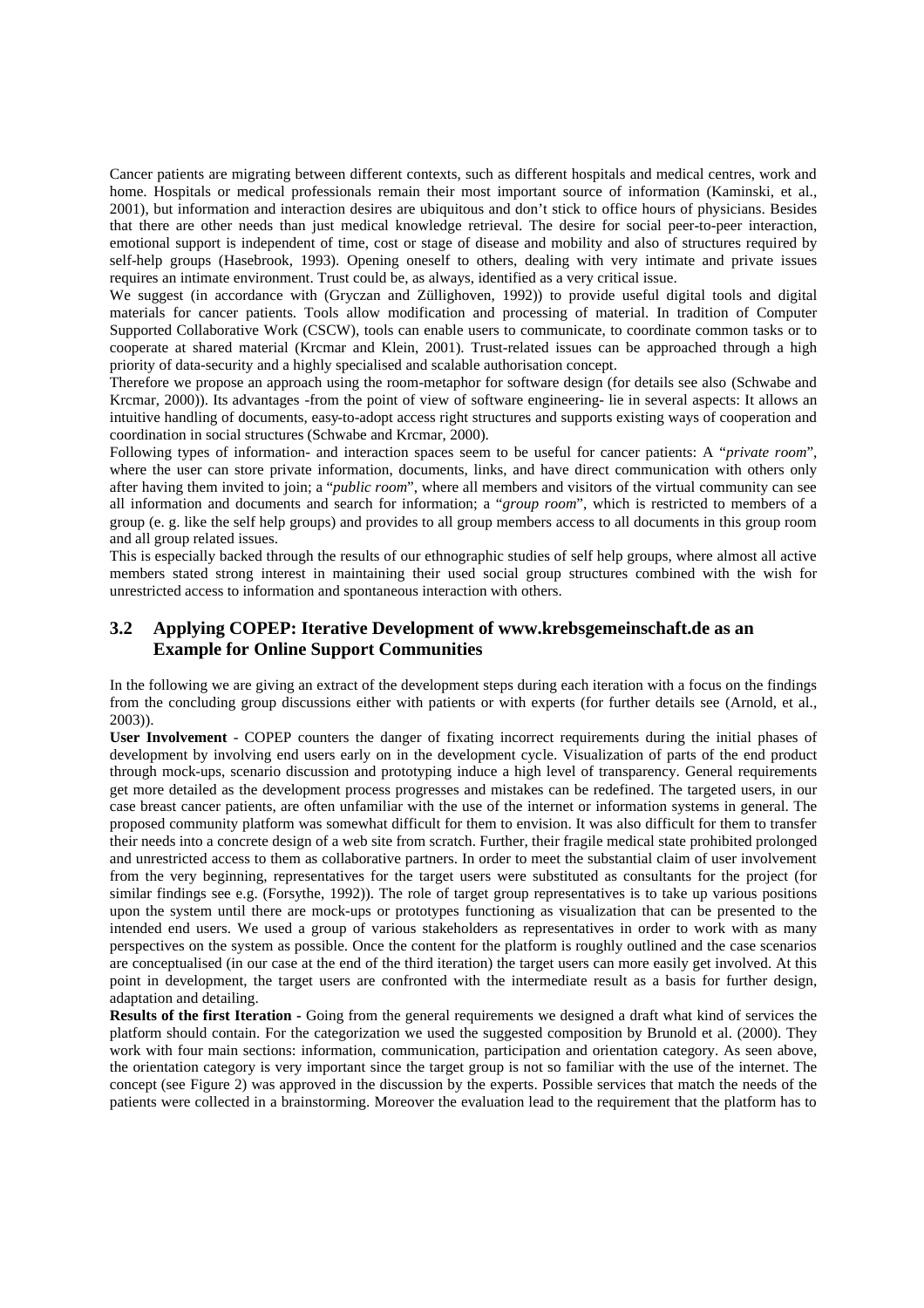be divided into a public and a private space in order to protect users of the platform from anonymous invasion. Especially the interaction and participation services should only be usable after a previous registration and login.



**Figure 2: Division into sections & Demonstration Prototype (Arnold, et al., 2003)**

**Results of the second Iteration** - The work in the second iteration focuses on the design of the front end. It is made tangible for evaluation with the help of a demonstration prototype (see Figure 3). Furthermore the information section is planned in further details and the colour spectrum is determined: orange, yellow and white should mediate warmth, brightness, optimism and hope.

According to the reading habits of web user and the distribution of attention on web sites, subcategories within the sections are placed. An evaluation by experts lead to the result that some services were put into different categories and aspects that seem to be more important are placed accordingly (for example: soft facts like sport and cancer, nutrition tips are summarized in a new subcategory 'how to deal with cancer').

**Results of the third iteration** - The third iteration focuses on vertical supplements of the demonstration prototype. A map showing what pages are linked is the base for further development. Furthermore the communication and participation section is planned in further details. The evaluation at the end of the third iteration produce only little new aspects which shows us, that it is time to go a step further and present the system to real users. Results of the fourth iteration

At the end of the **fourth iteration** a run able prototype exists that is shown to end user, a group of patients who have only little knowledge of the use of the internet. At the beginning the users kind of disassociate from the system because of their suspicion against the internet in general. Throughout the discussion they get excited about the system and had only little to complain about. We implemented their impulses like to stress certain categories which are more important than others (emphasizing the tip in iteration two from the experts). Going live

In conclusion a prototype for the target group breast cancer patients was introduced to a broader public on August 18<sup>th</sup> 2002. At present, there are approximately 1300 registered users on the platform for breast cancer patients with new registrations daily. Accompanying the continual refinement of the platform, an evaluation of the running platform is conducted, taking into account click streams, typical behaviour of heavy users, content analysis of the entries of the personal guest books as well as a collection of feedback to the design of the platform via email, user surveys and group discussions with cancer patients.

The feedback of the users about the design of the navigation and the structure of the breast cancer community was very positive (for additional details on the evaluation of the platform see also (Leimeister, 2004; Leimeister, et al., 2005). Therefore a second platform – for the target group leukaemia patients –was structured and designed the same way. Only the information area has been changed because of the higher variety of diseases within leukaemia. This Internet community was introduced to a broader public on May  $21<sup>st</sup> 2003$ .

## **3.3 Separation into Different Areas for Providing Transparency**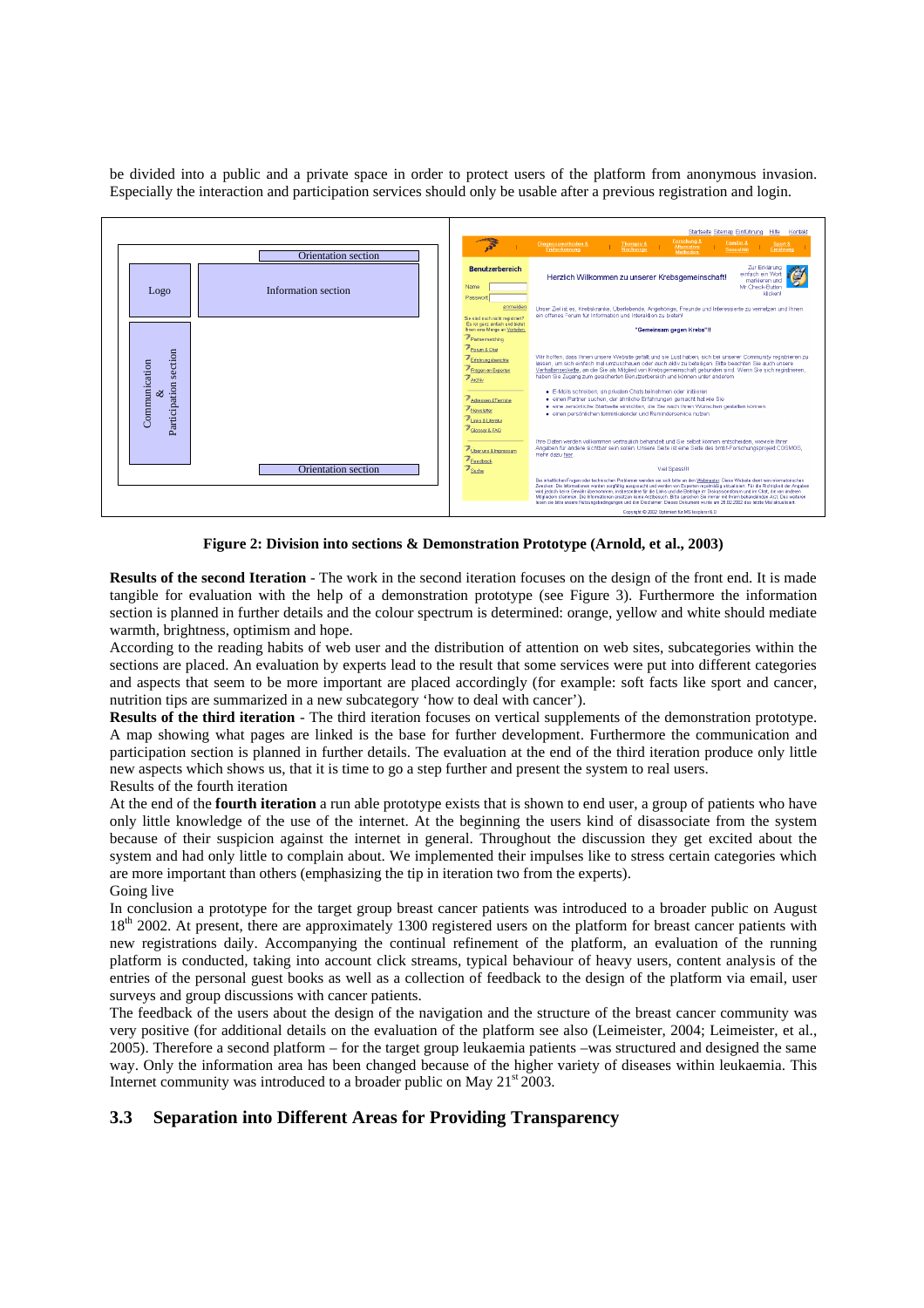It is of great importance in the healthcare field to identify and segregate scientific and user generated content. Patients are probably not aware of the difference between facts and opinions. This has legal consequences with respect to liability issues as well as to quality assurance issues of user generated content. A possible solution for the problem of separation between centrally provided and quality assured content and user generated content is to emphasise the difference through design – here made possible with the use of tabs at the top of the page (all centrally provided content is found here in the horizontal "content bar") and marking all the user generated content (mostly found under on the vertical "functionality bar") throughout the page with a disclaimer (see Figure 3). This should provide transparency as to the source of the information.



**Figure 3: Starting page of http://brustkrebs.krebsgemeinschaft.de – a platform for breast cancer patients**

User can only communicate or generate content as long as they are logged on to the platform. The first registration process is standardised and should guarantee, that the identity of prospective users is double-checked before allowing new users access to all functionalities. Taking usability aspects into consideration another reason for segregation of content and functionality comes into play: Usability of websites is considered better when content ("content bar") and functionalities – here aggregated to an interaction area ("functionality bar") – are located on different areas of the page. Components that provide the possibility of communication with each other are placed on the left of the screen within the interaction area. This area is only accessible after registration.

## **3.4 Private Space and Personalisation**

Parts of a private room as stated in sect. 3 are realised within the individual welcome page. This page is only visible to the user after login (see Figure 4).

There the user has access to his personal mailbox; he can modify his personal data and decide which part of the data should be visible to other community members. Beyond he can create a list of friends (buddy list) who have access to more of his data than the rest of the community.

The possibility to give individual recommendations to other users of the community completes the service of the 'private' room. Recommendations could be links to other interesting web sites, addresses of good clinics, helpful literature or references to related events.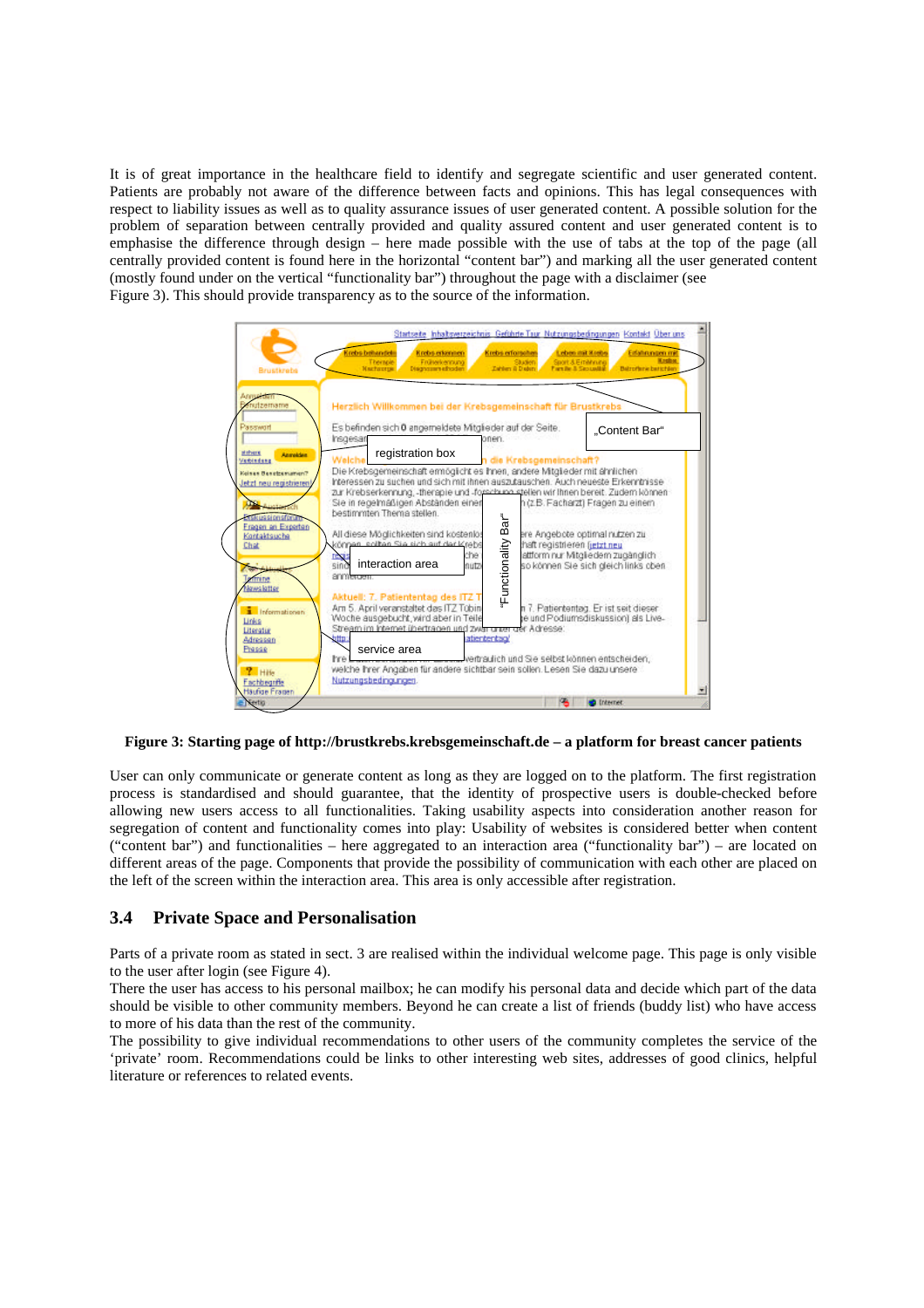

**Figure 4: The Personal Page of http://www.leukaemie.krebsgemeinschaft.de – a platform for leukaemia patients**

## **3.5 Outlook for krebsgemeinschaft.de - Notifications and Rating possibilities**

In order to encourage a more lively community and to intensify the integration of user generated content there are several components projected: the buddy list will be extended by a notification tool. Each time a user logs on or does a certain action on the platform, his buddies get a message.

Another projected component is the possibility that the scientific content should be rateable by users. They will be able to comment the user generated content as well as the centrally provided content in order to give each other or new users an orientation.

# **4 Adding Value to Online Commmunities through Mobile Services**

Another promising area for the extension and improvement of virtual communities is the sector of mobile devices and mobile services. They can add value to traditional web-based communities for several reasons. They extend and/or improve already existing services. Through ubiquitous access to already existing web-based offers community members have all services at any time and at any place. That means that community members have the possibility to inform themselves and to interact with others at any place and at any time. They are no longer bound to their personal computers at home or at work. The second point concerns secure and easy user authentication. Users of mobile devices normally carry their device with them and their device is technically easy to identify (e.g. via the SIM-Card and/or the device ID). This and a personal PIN allows for easy and feasible possibilities for user identification (e.g. automated log-in procedures, etc.). Another improvement concerns already existing reminder services on the Internet. SMS-based reminder services, for instance for the next medical examination or especially for drugs/pills are by far more efficient. Most devices are "always on" and close to the user, therefore the reminder reaches its addressee more often and better in contrast to a mailbox on the Internet.

The other class of advantages refers to new services enabled through the new possibilities mobile devices. These devices support context sensitive and location based services. That means for instance awareness services of who (buddy) or what (location) is around. These services can be push or pull services. Push service means that information is offered by the mobile device that a certain person/location is nearby. If it is a pull service the user has to start a request to get the information he wants. Furthermore it is possible to choose context and location attributes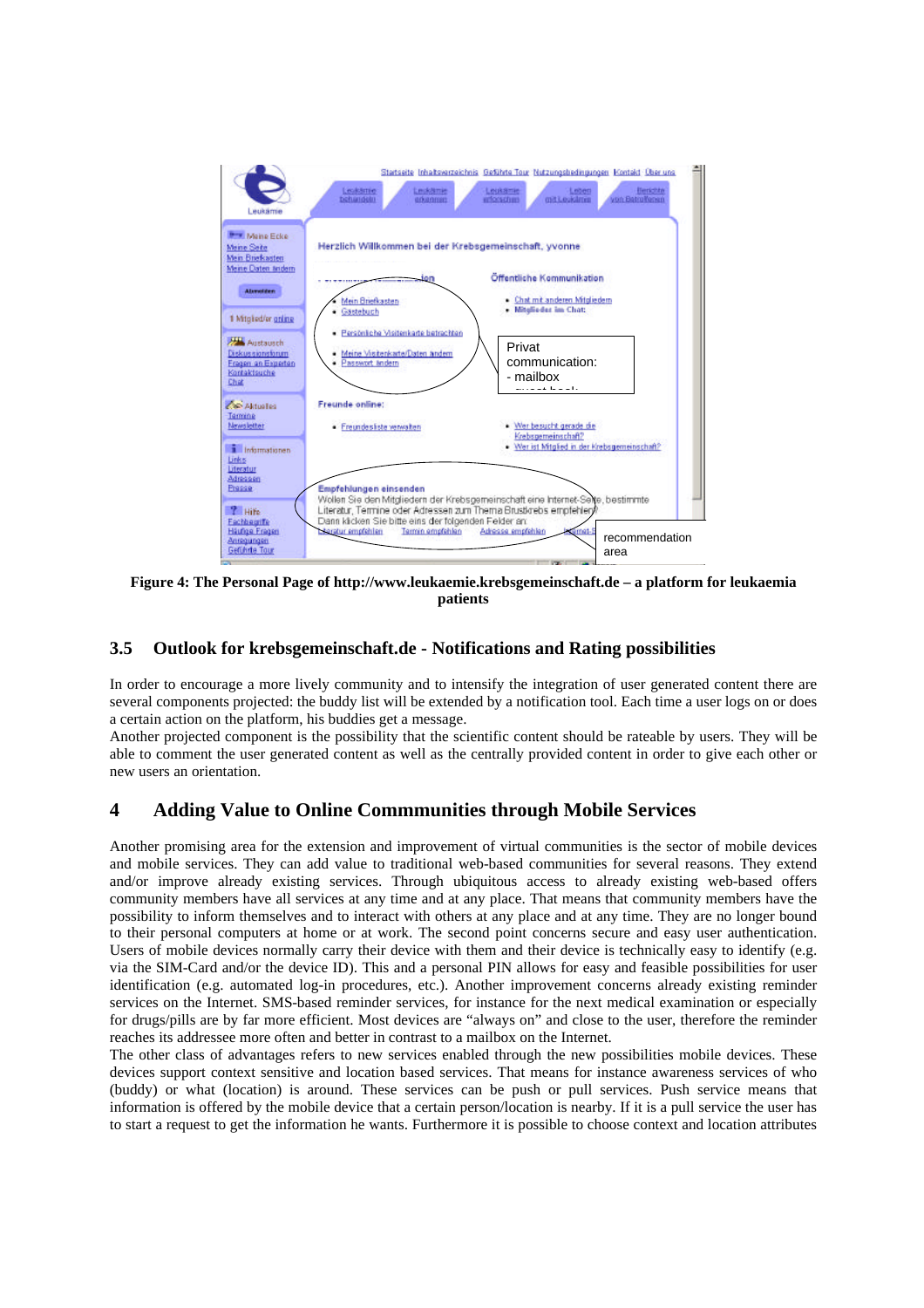for selecting contacts, for example spontaneous matchmaking. Of course the user can specify rules and parameters like when, how and for whom they want to be reachable. Other new services in the medical field are emergency services. It is possible to monitor parameters like blood pressure, pulse rate, temperature or electrocardiograms. They can be transmitted to a service centre or to a physician. If necessary (life-threatening parameters) an emergency call can be generated automatically and through the location/positioning service the patient can be found easily. Another kind of new mobile services deals with transaction support. Micro-payment means the possibility to pay via a mobile device, but there are many more possible applications to come. Which services might be valuable to cancer patients in general and to members of a cancer patient community in particular has to be investigated yet. With the COSMOS-project we hope to clarify some of the issues concerning mobile services for cancer patients.

## **5 Summary and Outlook**

Virtual communities are a very promising approach for patients for overcoming information asymmetries and for supporting interaction. Especially for cancer patients it seems to be a very promising model, since cancer patients have strong and ubiquitous demands for valid and trustworthy information and intensive wishes for empathy and interaction with other peers in similar situations. We outlined how a systematic design of a virtual community for cancer patients in Germany can be achieved. On the basis of in-depth field studies and with the application of an iterative development process, we have shown how requirements for community engineering and system development in this domain look like and what kind of components can be useful for a virtual community for patients. Mobile services have the potential to add significant value to virtual communities and especially the aspects of ubiquitous access to a community and its members and new services enabled through new mobile technologies seems very promising.

## **References**

Arnold, Y., Leimeister, J.M., and Krcmar, H. "COPEP: A Development Process Model for a Community Platform for Cancer Patients," *Proceedings of the XIth European Conference on Information Systems (ECIS)*, Naples, 2003, Binsted, K., Cawsey, A.J., and Jones, R. "Generating Personalised Patient Information Using the Medical Record," *Proceedings of the AI in Medicine Europe*, 1995, pp. 29-41.

Boehm, B.W. "A spiral model of software development and enhancement," *Computer* (21:5), 1988, pp. 61-72. Brunold, J., Merz, H., and Wagner, J. *www.cyber-communities.de - Virtual Communities: Strategie, Umsetzung, Erfolgsfaktoren*, mi, Verlag Moderne Industrie, Landsberg/Lech, 2000.

Forsythe, D.E. "Using Ethnography to Build a Working System: Rethinking Basic Design Assumptions," *Proceedings of the 16th Symposium on Computer Applications in Medical Care (SCAMC)*, New York, 1992, pp. 510-514.

Gryczan, G., and Züllighoven, H. "Objektorientierte Systementwicklung: Leitbild und Entwicklungsdokumente," *Informatik Spektrum* (15:5), 1992, pp. 264-272.

Hasebrook, J. "Krebs-Selbsthilfegruppen - Untersuchungen zu Bedarf, Funktionen und Wirksamkeit," In *Onkologie im psychosozialen Kontext - Spektrum psychoonkologischer Forschung, zentrale Ergebnisse und klinische Bedeutung*, F. A. H. Muthny, Gunther (ed.) Roland Asanger Verlag, Heidelberg, 1993, pp. 260-275.

Hoffmann, H.F. *Requirements engineering: a situated discovery process*, Dt. Univ.-Verlag, Wiesbaden, 2000. Kaminski, E., Thomas, R.J., Charnley, S., and Mackay, J. "Measuring patients response to received information," *European Journal of Cancer* (37:Supplement 6), 2001, pp. 387.

Kim, A.J. *Secret Strategies for Successful Online Communities / Community-Building On The Web*, Peachpit Press, Berkeley, 1999.

Krcmar, H., and Klein, A. "Computer Supported Cooperative Work," In *Lexikon der Wirtschaftsinformatik*, P. u. a. Mertens (ed.) Springer, Berlin, 2001, pp. 113-114.

Leimeister, J.M. "Pilotierung virtueller Communities im Gesundheitsbereich - Bedarfsgerechte Entwicklung, Einführung und Betrieb," unpublished Dissertation, Hohenheim University, 2004.

Leimeister, J.M., Daum, M., and Krcmar, H. "Mobile Virtual Healthcare Communities: An Approach To Community Engineering For Cancer Patients," *Proceedings of the Xth European Conference on Information Systems (ECIS)*, Gdansk / Danzig, 2002, pp. 1626-1637.